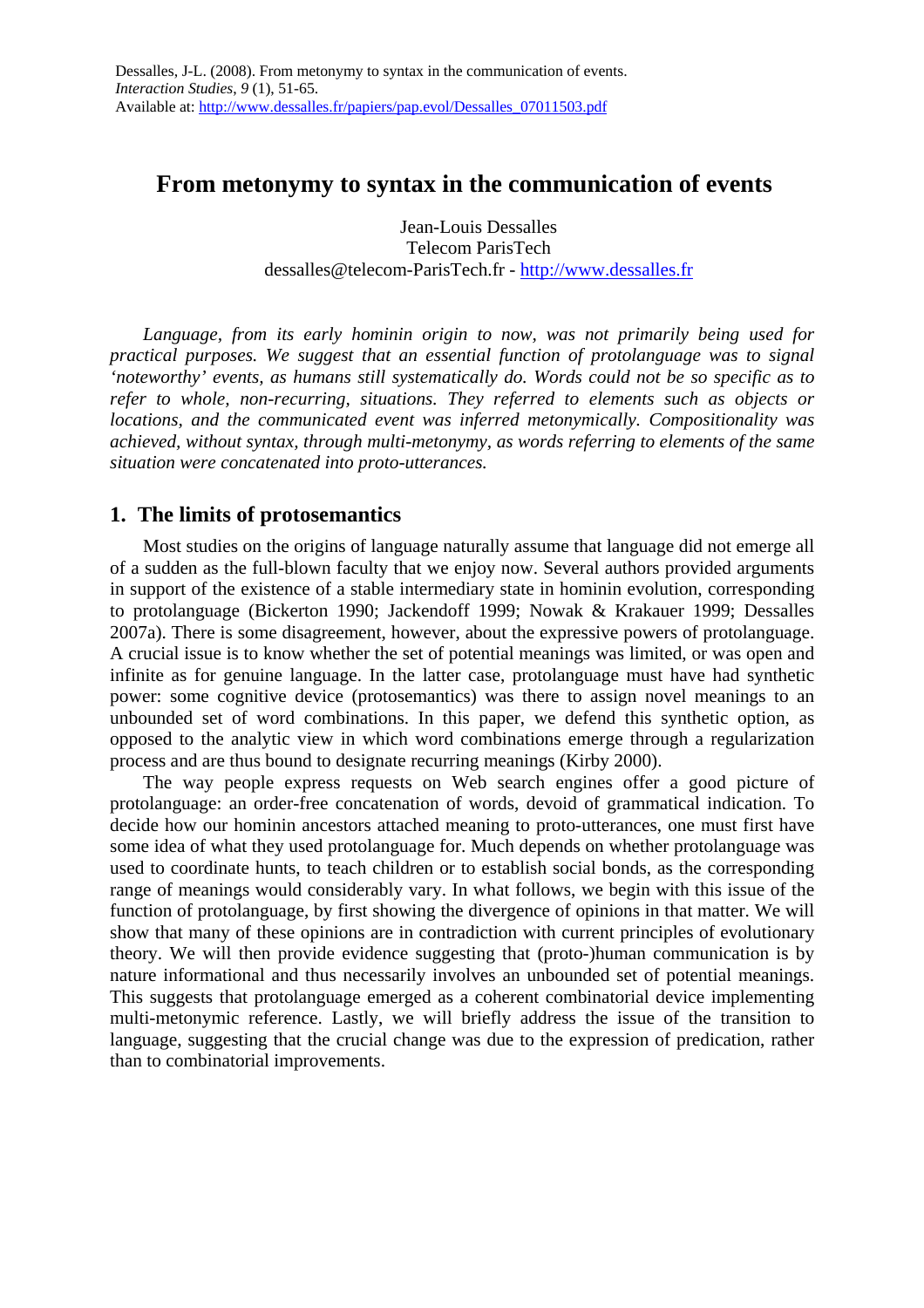## **2. What was protolanguage used for?**

#### **2.1.** *Protolanguage evolved for a definite reason*

For some authors, determining the function of language is a non-issue, principally because language, like any complex biological character, must have multiple functions (Fitch, Hauser & Chomsky 2005:189). According to Lieberman, language enhances virtually all aspects of our practical life, and "it is futile, if not silly, to attempt to find 'the' factor that provided the selective advantage for the evolution of human linguistic ability" (Lieberman 2003:19). Yet, because of its complex design, the language faculty (including the protolanguage faculty, as we will suggest) "has all the earmarks of an adaptation" (Fitch 2004). Can complex adaptations result from multiple selection pressures?

Computer simulations have somewhat changed our understanding of evolutionary processes (Dessalles 1996). They have unambiguously confirmed the fact that evolution proceeds in fits and starts (Eldredge & Gould 1972). The reason is that natural selection is a optimizing process that rapidly produces local optima.1 A species may stay for an indefinite time period in equilibrium on such a local optimum, where all selection pressures cancel each other. It may then 'discover' by chance a better optimum in the local fitness landscape, in which case the new selection pressure would *rapidly* (i.e. in a few dozens or hundreds of generations) lead evolution toward the new local optimum.2 The high speed of evolution under selection pressure gives the impression of a jump (punctuation) when observed on a geological timescale. The consequence is a crucial distinction to be made between macroevolution and micro-evolution:

- (1) There is no long-term evolutionary trend; selection pressures rapidly balance each other; *macro-evolution* is unpredictable and non-directed, it has no inertia and no memory (Gould 1996).
- (2) Any new complex feature results from some *new* selection pressure through Darwinian principles; it is rapidly locally optimized, until the selection pressure cancels out or gets balanced; *micro-evolutionary* processes are directed.

These two principles apply to the evolution of the language faculty (Dessalles 2007a). Together, they make the co-occurrence of several new selection pressures highly unlikely. Contrary to Lieberman's statement, there must be *one* reason why protolanguage emerged in the first place, even if subsequent exaptations allowed it to serve secondary purposes.

The next question is to determine which selection pressure gave rise to protolanguage. Answering this question is far from obvious, and there is no consensus concerning this issue. This selection pressure must have been *new*, as otherwise evolution would have brought other primate species to discover some comparable communication device long before it occurred to our ancestors (Johansson 2005:1994).

#### **2.2.** *Did protolanguage evolve for practical purposes?*

 $\overline{a}$ 

Traditional accounts of language in its early stages inevitably mention its putative role in various practical activities thought to be vital in the daily life of naked hominins. One of these virtues is an increased hunting efficiency, due to the possibility of coordinating actions

<sup>1</sup> Note that the species is *never* what natural selection optimizes. Natural selection optimizes relative reproductive success *within* the species. A feature is locally optimal only as far as no slight change of this feature in some individuals can increase their reproductive success.

<sup>&</sup>lt;sup>2</sup> Evolutionary speed is due to the phenomenon of implicit parallelism (Holland 1965): thanks to crossover, various partial improvements are simultaneously tested at various locations of the genome. Genetic Algorithms take advantage of this principle to solve engineering problems.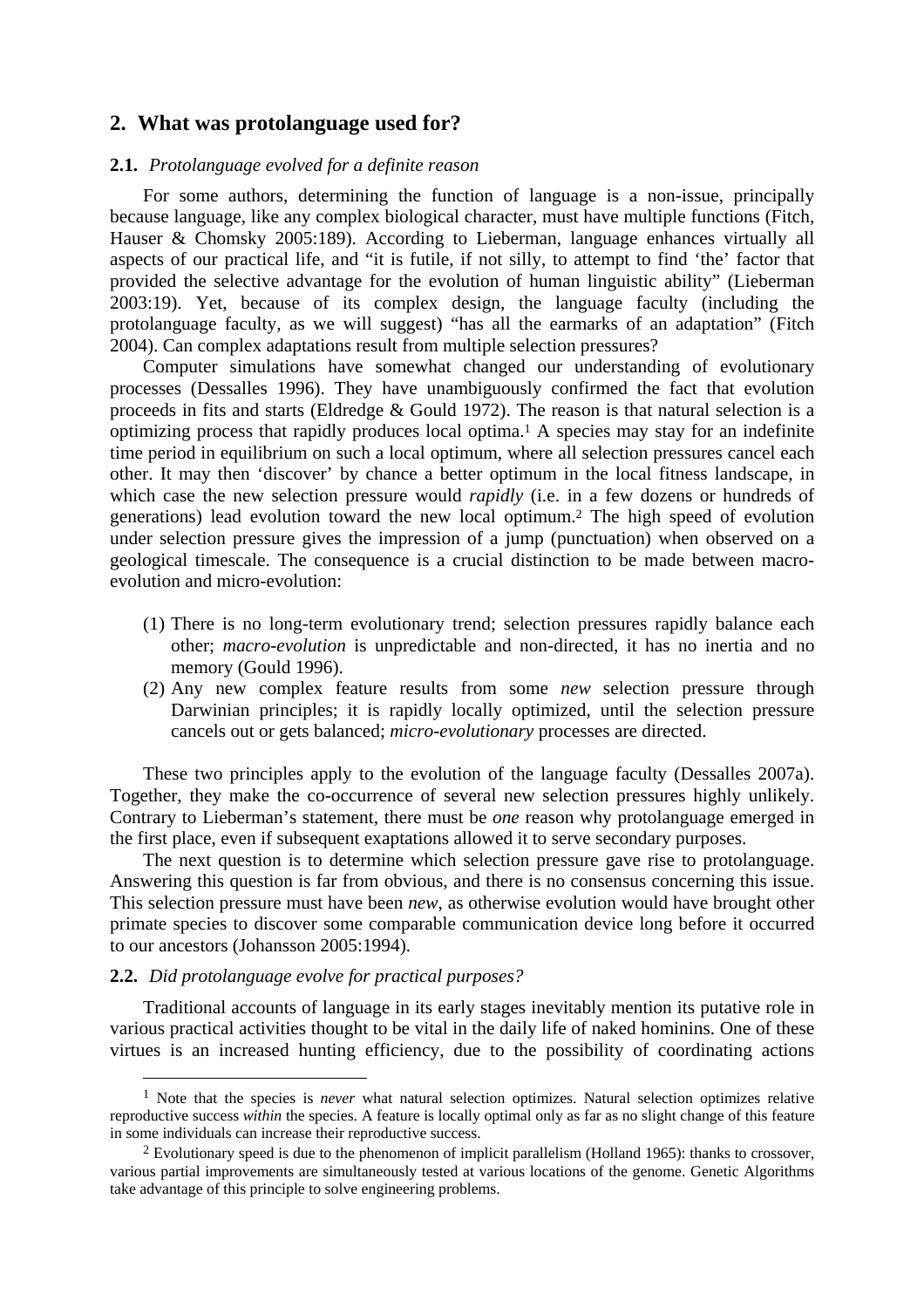(Jaynes 1976:133; Bradshaw 2001:66; Snowdon 2001:226). Another is the possibility to warn for various sorts of danger like predators or to share opportunities like food sources (Lieberman 1992:23; Bradshaw 1997:100-101; 2001:66; Snowdon 2001:226; Bickerton 2002:209; 2003:84). Another is the didactic virtue of language, in the context of toolmaking (Lieberman 1992:23) or more broadly in the transmission of experience from parents to offspring (Bickerton 2002:221; Fitch 2004; Castro, Medina & Toro 2004:725).

Various critiques can be opposed to such views about the daily use of protolanguage. One is that none of these alleged functions of protolanguage is a response to a new selection pressure, despite the varying ecological contexts in which hominins species were living (Bickerton 2002), so we would expect chimpanzees to talk when hunting or manufacturing tools. Another critique is that coordination in hunting or skill learning is achieved without using language in other species and with hardly any language in our species (Burling 1986:3- 4; Dunbar 2003:220). Coordination requires few signs, as illustrated by the rule of the road or the scuba diving code. If selection pressure for such codes existed in hunter-gatherer life, it would have been more likely to produce an innate system than protolanguage.

A widespread assumption is that protolanguage evolved because it made information sharing possible. Hard-won experience, like the location of food sources, could benefit the whole hominin group, leading to its ecological success (Györi 1997:46, 47; Goodson 2003:74; Castro, Medina & Toro 2004:734; Ritt 2004:1-2). The problem is that ecological success has no evolutionary consequences (Williams 1966). Even if some form of "informational collectivism" could improve the ecological success of the first groups that adopted it, it would not create any selection pressure for talking. The problem here is that speakers get no relative advantage from talking, on the contrary! Game-theoretic reasoning shows that the best strategy would be for individuals to take the experience from others and to keep one's own private (Dessalles 1999). Besides, we would not understand why informational collectivism would be beneficial to hominins and fully uninteresting in other lineages. Note that Fitch's idea of protolanguage as a "mother tongue" used to teach children (Fitch 2004) solves the first problem (talking behaviour would be advantageous through kin selection), but not the second one (apes are virtually never seen teaching their offspring). Moreover, current spontaneous use of language is very marginally didactic (see below).

## **2.3.** *The social use of protolanguage*

Several authors have put the emergence of language on the ground of social relationships, rather than considering it as a mere tool for improving subsistence. Linguistic abilities have even been claimed to be rooted in primate competence in dealing with social affairs, either directly by importing hierarchical cognitive representations (Worden 1998) or indirectly, by building on the ability to understand others' minds (Byrne 1995:233). We do not consider these aspects here, as they give no hint of what new selection pressure brought hominins to talk. Various studies consider another social side of language, namely its relation to reciprocal cooperation. Language would have emerged, even in its proto-form, as both a cause and an effect of cooperation (Ulbaeck 1998; Calvin & Bickerton 2000:123; Pinker 2003:28; Nowak & Sigmund 2005:1293; Nowak 2006 :1561). These authors invoke reciprocity to circumvent the fact that information sharing benefits listeners, not speakers, in the first place. We showed, however, that grounding language in cooperation leads to insurmountable difficulties (Dessalles 1999): reciprocal cooperation in the absence of regulatory authority is unstable as soon as the proportion of cooperators increases. Moreover, if language was based on cooperation, speaking should be a cautious act that always brings valuable information to well-chosen ears, and talkative behavior should never surface. Such a picture lies quite far away from spontaneous human language!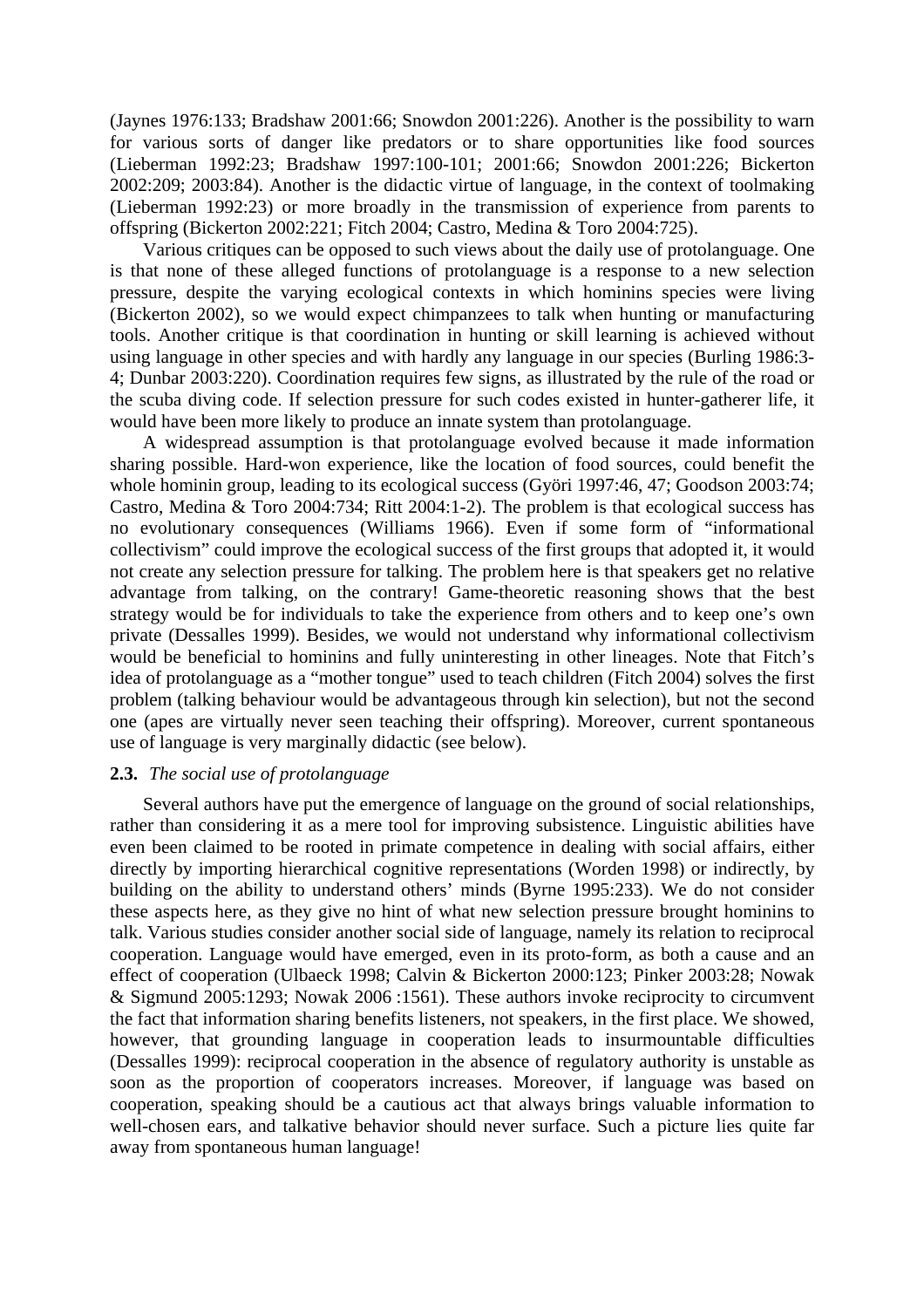A more plausible suggestion is that *protolanguage was a new way of establishing and maintaining social bonds* (Dunbar 1996). Dunbar's grooming hypothesis addresses the problem of the new selection pressure: as group size increased, physical grooming was no longer an efficient way to maintain social bonds and language replaced it in that role. Though this hypothesis is highly appealing considering the current use of language, it is obviously incomplete: it does not say anything about what protolanguage should look like, and how it could perform its social function in a reliable way, as compared, say, to synchronized grunts.

## **2.4.** *The political origin of protolanguage*

An easy way to determine the biological function of human communication is to slightly impair it. The experiment is easy to perform: one should just stop talking during one week, or utter only trivial statements like "The door is grey", "There are eight lamps in this room", "My sister owns two bikes". The negative consequences on one's social network will be immediate. As the study of spontaneous conversation suggests (Dessalles 2007a), language is a *competitive display in which participants, in turn, demonstrate their ability to be relevant*. This competition for relevance makes sense in a political species like ours, where individuals seek the best possible coalition partners. The basic assumption, in line with Dunbar's grooming theory, is that with the increase of *coalition* size,3 individuals changed their criteria when choosing allies; qualities like physical strength became less valued, whereas the qualities required for being relevant became essential. Those who failed to demonstrate their relevance lost any chance of establishing valuable alliances.

This political theory of the origin of language has several strong points. First, it is consistent with evolutionary principles: new selection pressure (due to new coalition size), advantage for speakers (who get opportunities to get into new coalitions or to secure their position in current ones), advantage for listeners (who can appraise potential coalition partners, and also benefit from the information given). Second, it is consistent with current spontaneous use of language (see below) and therefore avoids hypothesizing biological function change between protolanguage and language (Calvin & Bickerton 2000:123; Bickerton 2002:222; Burling 2005:181-182). Third, it avoids any bootstrapping paradox, as displaying one's ability to be relevant can start with mere pointing gestures. Fourth, it accounts for various, otherwise mysterious properties of protolanguage, such as open learned vocabulary, talk about seemingly futile matters, and 'omnipotence' (ability to talk about anything that can be experienced, instead of being bound to expressing food location (like bees) or to coordination signals like orders and requests). Moreover, it suggests a plausible transition from protolanguage to language (section 5). On the negative side, let us mention that the hypothesized increase in coalition size is left unexplained and remains an irreducible assumption of the scenario.

### **3. Proto-pragmatics and proto-semantics**

 $\overline{a}$ 

At this point, we suppose that protolanguage, like language now, was used by our ancestors to competitively display their ability to be relevant. What can we know about relevance in hominin life? The observation of small children and of spontaneous conversations gives us a hint. Before reaching twelve months of age, children spontaneously point towards unusual stimuli, trying to attract the attention of the parent (Carpenter, Nagell  $\&$ Tomasello 1998). Apes are never observed to perform such declarative pointing (Tomasello 2006). The systematic communication of unexpected events, almost a reflex in adults, is a

<sup>3</sup> We consider coalition size, instead of group size, to be the crucial factor (Dunbar 1996:66-67).The fundamental distinction is that coalition mates choose each other, instead of merely happening to end up together for historical or ecological reasons.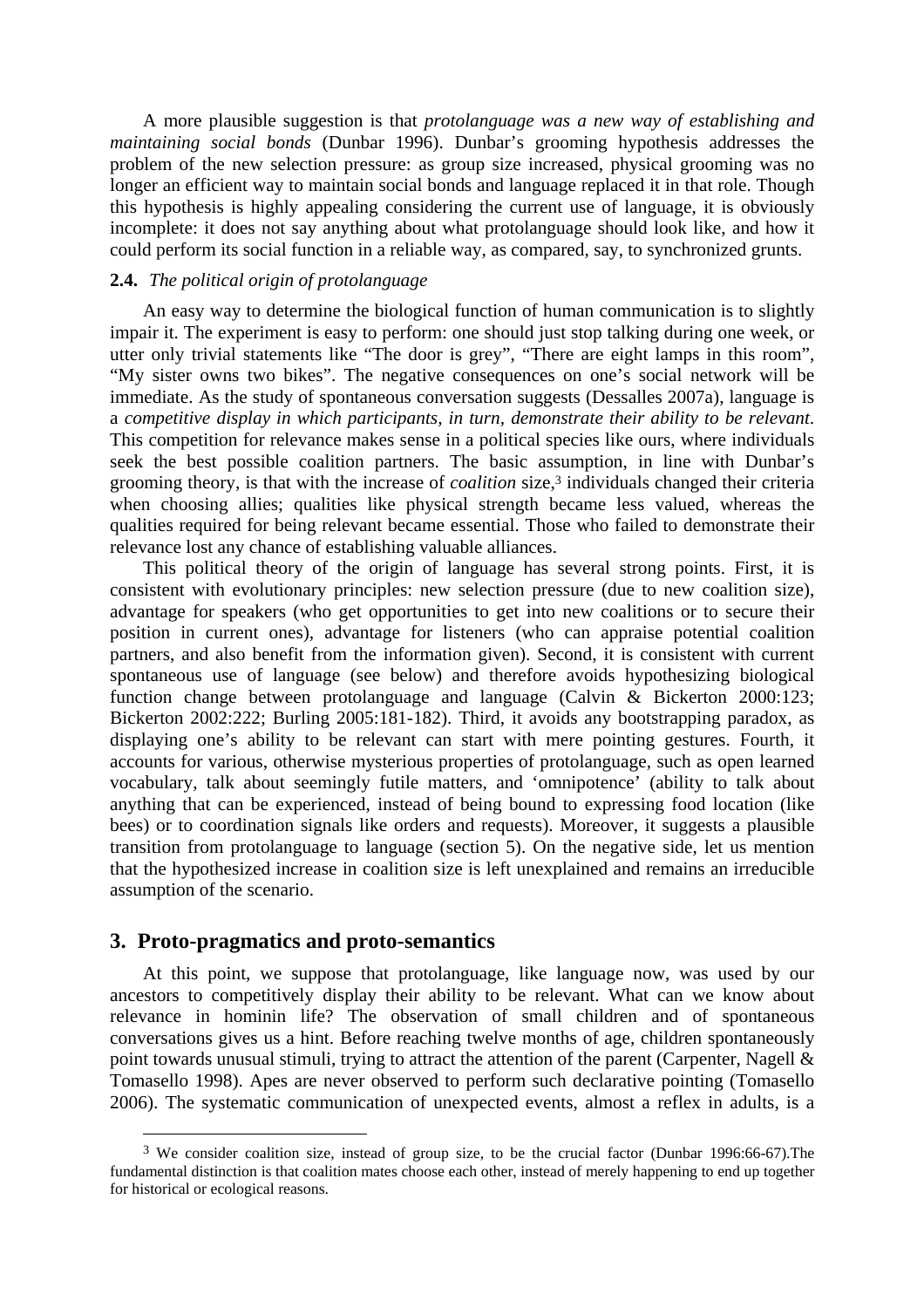universal and distinctive feature of our species. On July 6, 2005 14:00, in my research department, several colleagues rushed out of their office to announce the highly unexpected victory of London against Paris to be the host city for the 2012 Olympic Summer Games. If the purpose was merely to share information, there was no point to hurry. But if giving news is just a means to demonstrate one's ability to get good information, as the political scenario suggests, then showing that one is the first to know is more essential than the news itself. The following conversation took place between two children aged eight and ten (original in French):

M: Did you see there's again balloons up there this morning?

Q: Yes, I know.

 $\overline{a}$ 

M: You, be quiet! I'm not talking to you, I'm talking to the others. [To his father] Did you see there's balloons up there this morning?

M urged to signal the unexpected spectacle of dozens of hot-air balloons drifting overhead. Again, the point is not information pooling, but rather to show that one knew first. Q's reaction is quite revealing in this respect.

A reasonable assumption is that this 'first-to-know' display, which we do not share with apes, was what motivated the emergence of protolanguage. Though modern humans have other sources of relevance (see below), signaling unexpected events seems to appear first in the ontogeny of human referential communication. In adulthood, individuals devote a considerable amount of time reporting noteworthy events: conversational narratives may represent more of one half of the total speaking time (Dessalles 2007b) (see (Norrick 2000) for a comprehensive description of this behavior). Drawing attention to unexpected events can be achieved through several means, ranging from mere pointing accompanied by some unspecific interjection: "Look!", to complex narratives involving several temporal embeddings. Only the simplest are relevant to proto-pragmatics.

We may conjecture a two-step transition to protolanguage. In a first step, larger coalition size led to the emergence of a new selection pressure for the 'first-to-know' display. Readiness to signal unexpected states of affairs through deictic pointing and exclamation was immediately selected. At this stage, a single referential word could be uttered (Jackendoff 1999:273) together with deictic gestures (Bickerton 2002:219). This mode of communication could be used to refer to immediate events (the single-word stage is also to be found in human ontogeny, around twelve to eighteen months of age; see Bloom 1993:29).

The next step is where protolanguage strictly speaking enters the scene. Protolanguage is characterized by meaningful word combinations. Our ancestors, at this stage, were able to refer to situations that were beyond the reach of immediate perception. For instance, "strangers-fire-plain" could mean that there were strangers on the plain, as evidenced by the smoke that the witness could see over there. The transition from the one-world stage to the multi-world stage required a non-trivial cognitive adaptation, as we will see. For now, we can draw important conclusions from the preceding observations.

If protolanguage was used to refer to unexpected situations, then from its very beginning, the number of potential meanings was huge, virtually infinite. The set of unexpected situations is of course not the complement of one's past experiences. Unexpectedness is more restrictively defined as the property of being simpler<sup>4</sup> than anticipated: a rare event occurring in close vicinity, a situation made unique in its own kind due to a deviant characteristics, a coincidence, etc. (Dessalles 2007b). For practical purposes, it can be modeled by Shannonian information log  $1/p$ , where  $p$  is the perceived probability of the event. Curious species like

<sup>4 &#</sup>x27;Simpler' here means that the minimal cognitive characterization of the situation is more concise than expected (Dessalles 2007b).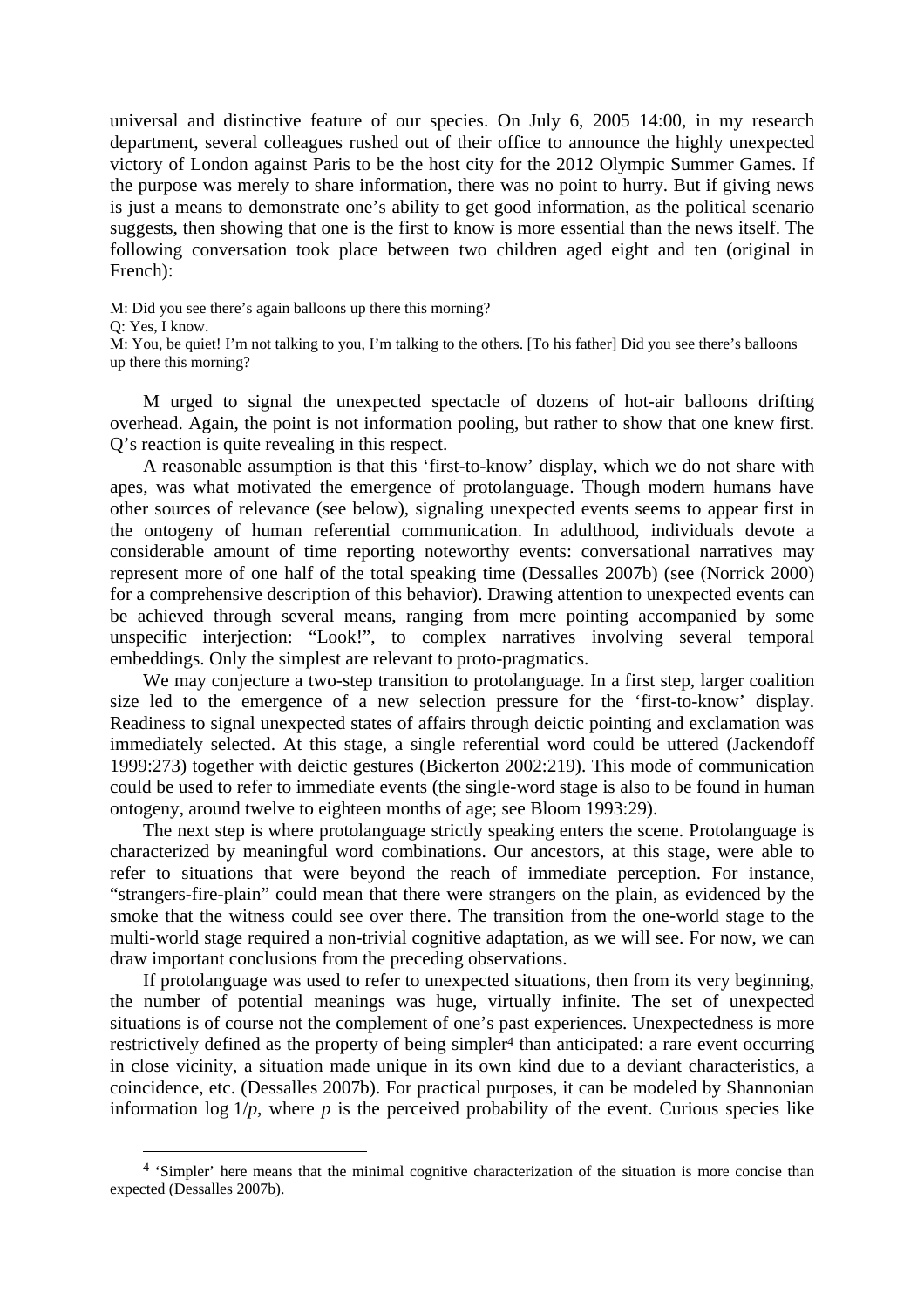chimpanzees are sensitive to certain dimensions of unexpectedness (Nishida *et al.* 1999), even if they don't communicate about it. We may suppose that hominins' sense of unexpectedness was intermediary between what triggers ape and human curiosity. The fact remains that the set of situations that are worth signaling in the hominin world, because of their unexpectedness, is unbounded. This has definite consequences on the semantics of protolanguage.

### **4. Reference through metonymy**

Several studies on the emergence of referential communication aim at showing that compositional languages systematically emerge when expressive power is rewarded, under constraints that limit the efficiency of non-compositional languages. Such constraints are, typically, the risk of mistaking one word for another, due to the limited available sound space (Nowak & Krakauer 1999), or the limited number of signal-meaning associations that can be transmitted from one generation to the next (Kirby 2000). Figure 1 shows how communication efficiency is computed. Typically, the ability for agent *B* to correctly understand agent *A*'s intended meaning *i* is  $\Sigma_i p_{ij}q'_{ji}$ , where the sum is computed over all possible signals *j* that *A* may have possibly chosen to designate object *i* (with probability  $p_{ij}$ ). *q'ij* stands for *B*'s probability of decoding signal *j* as *i*.



Figure 1: protolanguage as an encoding-decoding device

The preceding sum, averaged over all possible meanings *i*, provides an estimate of the language's efficiency. Efficiency, here, amounts to avoiding decoding mistakes. All these models unsurprisingly presuppose that the set of meanings that can be unambiguously referred to is of the same order of magnitude as the set of available (possibly composed) signals. Successful languages are those which establish a one-to-one mapping between the two sets (Brighton & Kirby 2006).

Within such a framework, compositionality would have emerged through a regularization process, as a structure-preserving mapping from meanings to signals would be more likely to be understood and learned (Kirby 2000). A signal like *a-bc* is better to refer to a situation *AB* if there is a semantic mapping *f* such that, for instance,  $f(a) = A$  and  $f(bc) = B$ , since *a* may be advantageously reused in *a-d* to mean, say, *DAE*. Signals like *abc* and *ad* would have been used 'holistically' first, in the absence of any semantic mapping. Then semantic mappings like  $f(a) = A$  would have been abstracted from fortuitous regularities like the co-occurrence of *a* in both strings *abc* and *ad*, and of *A* in both situations *AB* and *DAE*. Protolanguage would have started with a limited inventory of holistic signals until compositionality would have taken over. For this process to work, however, the set of target meanings must be kept reasonably small, at least at the beginning, for individuals or populations to notice regular patterns in recurring signal-meaning pairs and to abstract partial mapping from them.

To meet this constraint, protolanguage is supposed to have been used for basic needs such as commands, greetings, requests or threats (Wray 1998:52). As we saw in section 2.2, the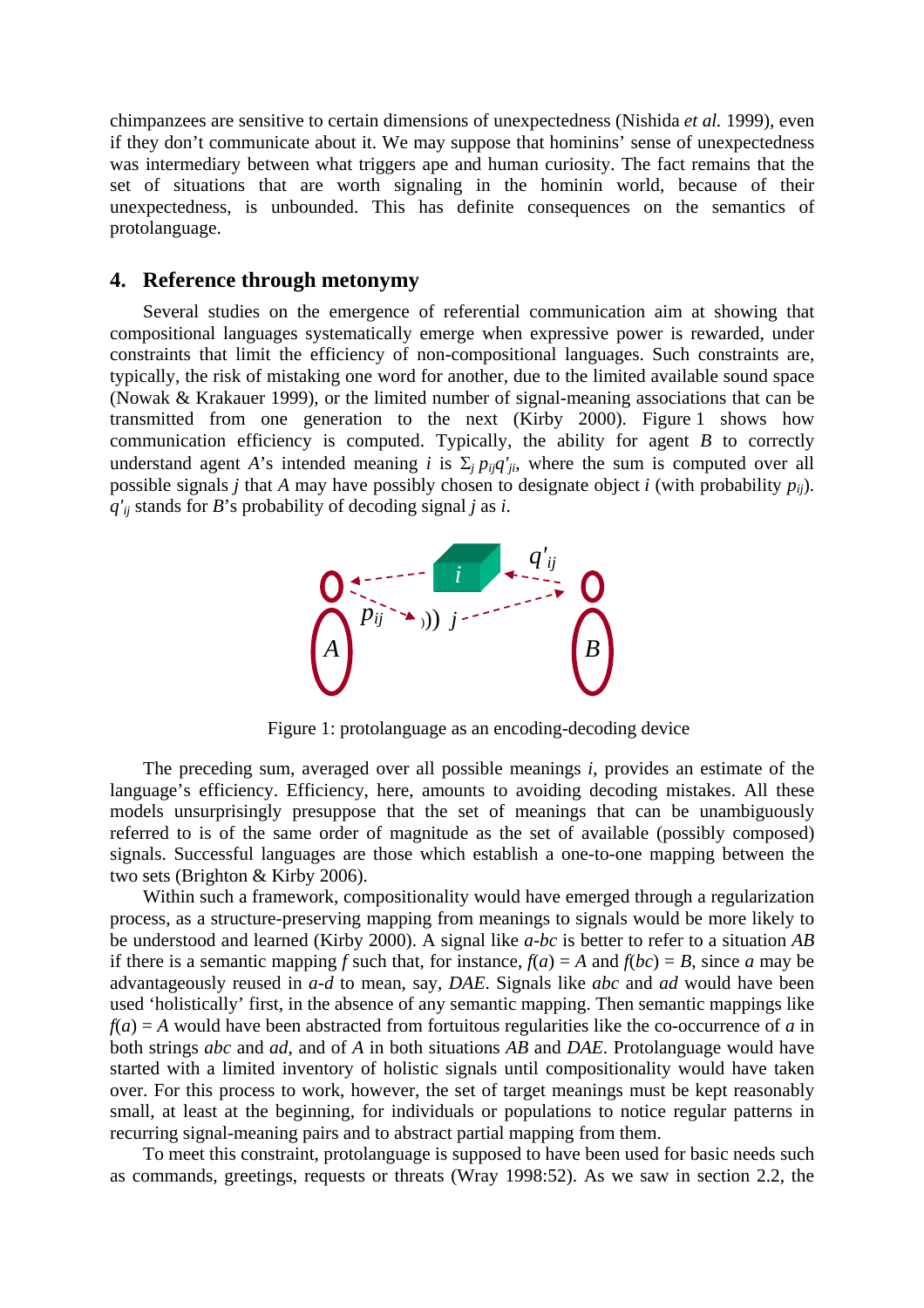protolinguistic faculty is unlikely to have been selected for such limited function (already present in apes). If, as we claimed, protolanguage was used (as, in part, language now) to refer to unexpected situations, then *holistic signals were useless*. Almost by definition (see end of section 3), unexpected situations are not recurrent. It would be complete waste to devote specialized signals to refer to situations of interest which, for the most interesting of them, would occur only once or twice in a lifetime. The fact that Mary is back after a two-year absence probably belongs to the kind of events our hominin ancestors were competing for announcing first. They must have had other means to say it than a specialized word meaning 'Mary-is-back-after-a-two-year-absence'.

A reasonable alternative to holistic messages is *metonymy*. In the appropriate context, uttering 'Mary' together with a pointing gesture is sufficient to mean that Mary is coming back after a two-year absence. The word "Mary" is metonymic because it refers only to part of the communicated situation. The pointing gesture is metonymic as well, as the indicated direction is just one of the many properties of the communicated situation. Metonymy is, by essence, highly ambiguous. How can communication rely on it? The word "Mary" and the pointing gesture could have meant 'Mary climbed up this tree a long time ago' or 'Mary found mushrooms over there'. The answer is that most of these alternative meanings are not unexpected, whereas Mary's return is.

Human communication is, as presumably protolinguistic communication was, inherently an inference-based process and not a mere coding-decoding procedure (Sperber & Wilson 1986). Individuals use relevance as a criterion to guide interpretation. Unexpectedness provides a constraining relevance criterion to make metonymy unambiguous in most concrete situations. The 'algorithm' runs like this: perform associations from what is said or shown until they produce an unexpected event. In most situations, a single word and a pointing gesture will be sufficient for hearers to get the point.

#### **5. Compositionality without syntax**

The usual notion of protolanguage is not limited to single-word utterances (Bickerton 1990; Jackendoff 1999). We may understand a proto-utterance like "strangers-fire-plain" as a multi-metonymic indication worked out by the speaker to make interpretation easier for listeners. This form of expression implements compositionality (as there is a structurepreserving semantic mapping), though not syntax (Bickerton 1990:122). Its clear advantage is to reduce ambiguity (Nowak & Krakauer 1999). It is tempting, then, to say that protolanguage was compositional from its very beginning.

Such a conclusion would ignore the complexity of multi-word semantic interpretation. Listeners must integrate the different associations triggered by the different words, 'stranger', 'fire', 'plain' into one single states of affairs, instead of imagining several disconnected situations. We humans do have this *semantic synthesis* ability. It is not obvious that we share it with chimps (Dessalles 2007a:181). The synthetic power of protolanguage relies entirely on semantic synthesis: when speakers take the trouble of using several words, unexpectedness is likely to become apparent only when the meanings associated with these words have been successfully combined. The non-trivial character of semantic synthesis may justify the existence of a single-word stage to be distinguished from protolanguage (Jackendoff 1999; Dessalles 2007a:183).

Multi-metonymic communication, even guided by the constraint of unexpectedness, remains somewhat ambiguous if we compare it with the precision that can be achieved through language. Hence the common idea that protolanguage must have been bound to express concrete and immediate meanings. Was the evolutionary emergence of syntactic abilities a response to this ambiguity problem? Indeed, our syntactic language is far more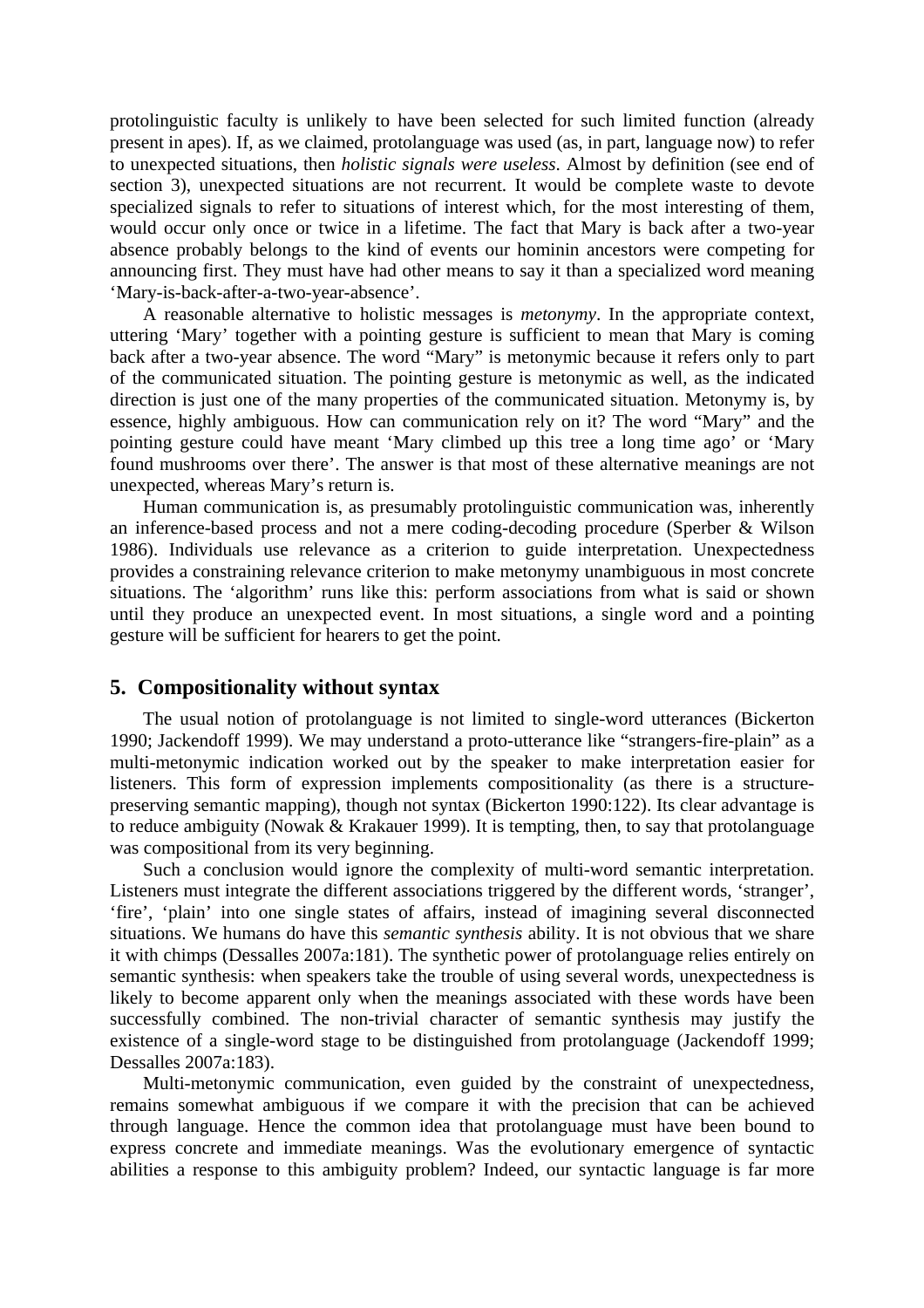expressive and precise than protolanguage. On closer examination, however, syntax appears to fulfill an entirely different function.

Syntax is, by nature, a tool devoted to the expression of *predicates*. Both phrase structure and marking (cases, classes, agreement, …) are well-designed to express 'who did what to whom (Jackendoff 1999; Dessalles 2007a:224). Simulations have shown that whenever meanings have predicate structure, syntactic language inevitably emerges to express that structure (Batali 1998; Kirby 2000). Conversely, *syntax is useless if there is no predicate structure to express*. If protolanguage ever existed as a multi-metonymic device, then there was no other structure to convey than the co-occurrence of the relevant concrete objects and locations within the situation to be signaled. Protolanguage was locally optimal (see section 2.1) to express this co-occurrence. The great divide between our species and the preceding one, as we suggested elsewhere, is the ability to form predicates<sup>5</sup> (Dessalles & Ghadakpour 2003, in response to Hurford 2003). This ability emerged, not for its referential expressive power, but to express logical processes, and especially negation. This new system was a protection against lying (Dessalles 2007:330). It motivated the emergence of syntax (to express predicates) and led to the argumentative use of language (to negotiate logical consistency). Relevance has now two independent dimensions: narrative (event-based) relevance dates back to the time of protolanguage and depends on unexpectedness,<sup>6</sup> whereas argumentative relevance is properly human.

## **6. Summary**

 $\overline{a}$ 

If protolanguage ever constituted a long-standing step in the evolution of the language faculty, it must have been the consequence of a *new* selection pressure. We suggested that it evolved as hominins engaged in 'first-to-know' competitive displays. The function of protoutterances was not practical, but was referential: individuals strived to attract others' attention to unexpected events, as they do now, from early infancy on, with language.

In Molière's *Le Bourgeois Gentilhomme* (1670), M. Jourdain wonders how a short phrase in (supposedly) Turkish, "bel-men", could mean such a complex idea as: "you should go quickly with him to prepare yourself for the ceremony so as to see your daughter right soon and draw up the marriage settlement" (see Dessalles 2007a:233). By the time of our hominin ancestors as well, extremely unambiguous signals were useless, especially to refer to rare, unexpected events. Conversely, a high level of ambiguity was tolerable, and indeed it significantly increased expressive power, since interpretation was guided by the constraint of unexpectedness. Lexical abilities never evolved to remove ambiguity, just like hand-pointing never evolved to reach laser precision. A vague understanding of direction is most often sufficient to get the point.

In our account, compositionality is already achieved through multi-metonymy, which requires listeners to combine the meanings associated with words into a coherent situation. Syntax evolved in a later stage, to express predicates. The consequence of this stepwise evolution is that *protolanguage was not a mere rough draft of human language*, but a genuine faculty, qualitatively different from language, which was locally optimal for its function.

<sup>5</sup> Some authors would consider that a word like "mammoth" uttered together with a pointing gesture would constitute a form of predication (Bickerton 2002:219-220; Hurford 2003). We suggested that there is no continuity with human predicates (Dessalles & Ghadakpour 2003).

<sup>6</sup> Unexpectedness encompasses abstract dimensions in our species (Dessalles 2007b). Emotional change also play a definite role in narrative relevance (Dessalles 2007c).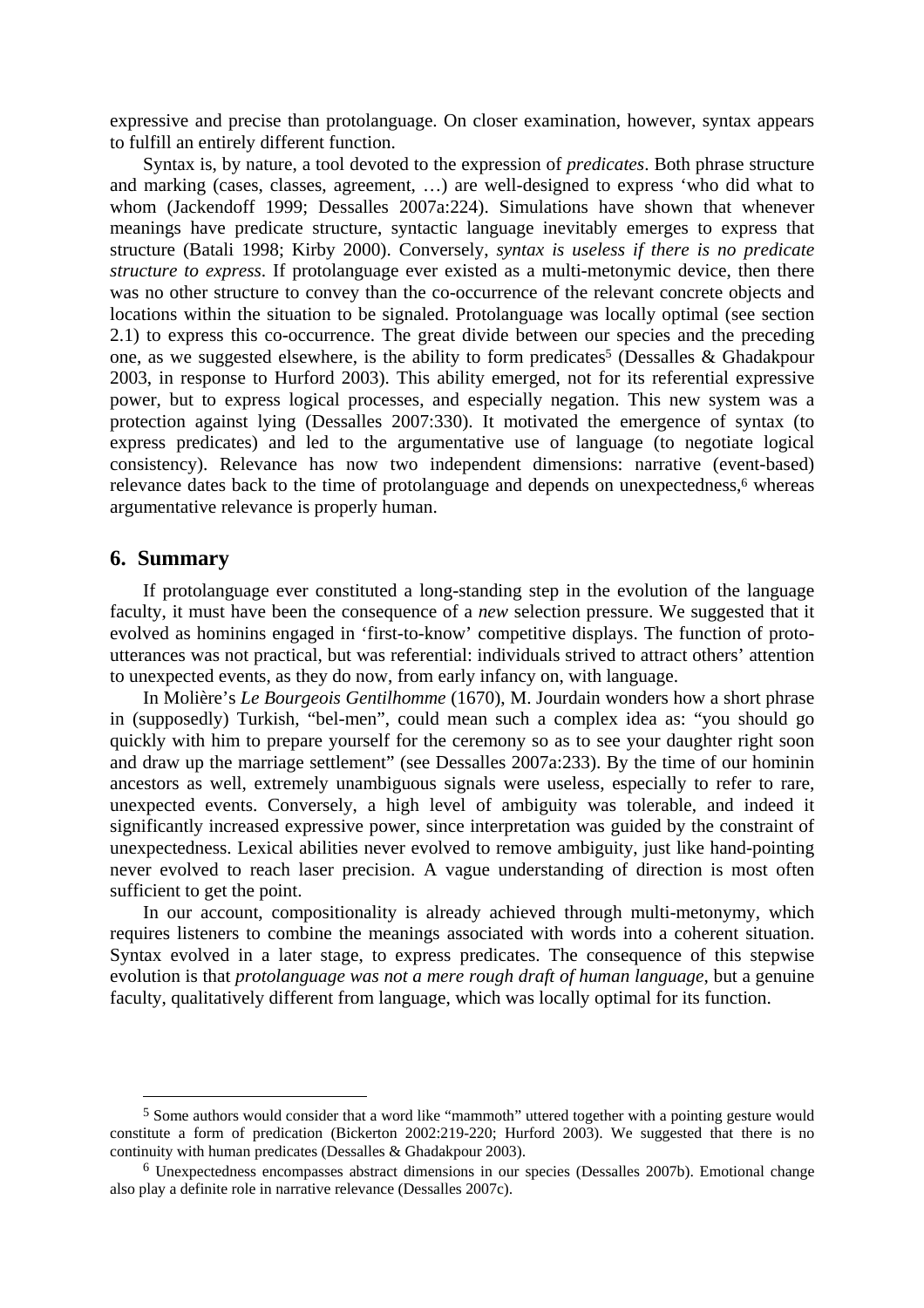## **7. References**

Batali, J. (1998). Computational simulations of the emergence of grammar. In: J. R. Hurford, M. Studdert-Kennedy & C. Knight (Eds), *Approaches to the evolution of language: social and cognitive bases*. Cambridge: Cambridge University Press, 405-426. http://cogsci.ucsd.edu/~batali/papers/grammar.ps

Bickerton, D. (1990). *Language and species*. Chicago: University of Chicago Press.

Bickerton, D. (2002). Foraging versus social intelligence in the evolution of protolanguage. In: A. Wray (Ed), *The transition to language*. Oxford: Oxford University Press, 208-225.

Bickerton, D. (2003). Symbol and structure: a comprehensive framework for language evolution. In: M. H. Christiansen & S. Kirby (Eds), *Language Evolution*. Oxford: Oxford University Press, 77-93.

Bloom, L. (1993). *The transition from infancy to language.* Cambridge, UK: Cambridge University Press.

Bradshaw, J. L. (1997). *Human evolution: A neuropsychological perspective*. Hove, UK: Psychology Press.

Bradshaw, J. L. (2001). The evolution of intellect: Cognitive, neurological and primatological aspects and hominid culture. In: R. J. Sternberg & J. C. Kaufman (Eds), *The evolution of intelligence*. London: Lawrence Erlbaum Associates, 55-78.

Brighton, H. & Kirby S. (2006). Understanding linguistic evolution by visualising the emergence of topographic mappings. *Artificial life* 12, 229-242. http://www.ling.ed.ac.uk/%7Esimon/Papers/Brighton/Understanding%20Linguistic%20E volution%20by%20Visualizing%20the%20Emergence.pdf

Burling, R. (1986). The selective advantage of complex language. *Ethology and sociobiology* 7(1), 1-16.

http://hdl.handle.net/2027.42/26308

Burling, R. (2005). *The talking ape: How language evolved*. Oxford: Oxford University Press.

Byrne, R. W. (1995). *The thinking ape - Evolutionary origins of intelligence*. Oxford: Oxford University Press.

Calvin, W. H. & Bickerton, D. (2000). *Lingua ex Machina - Reconciling Darwin and Chomsky with the human brain.* Cambridge, MA: M.I.T. Press.

Carpenter, M., Nagell K. & Tomasello M. (1998). Social cognition, joint attention, and communicative competence from 9 to 15 months of age. *Monographs of the Society for Research in Child Development* 255(63), 1-143.

Castro, L., Medina A. & Toro M. A. (2004). Hominid cultural transmission and the evolution of language. *Biology and philosophy* 19, 721-737. http://www.springerlink.com/content/k632253245258105/

Dessalles, J-L. (1996). *L'ordinateur génétique*. Paris: Hermès. http://www.enst.fr/~jld/papiers/pap.evol/Dessalles\_96061301.html

Dessalles, J-L. (1999). Coalition factor in the evolution of non-kin altruism. *Advances in Complex Systems* 2(2), 143-172.

http://www.enst.fr/~jld/papiers/pap.evol/Dessalles\_99091402.pdf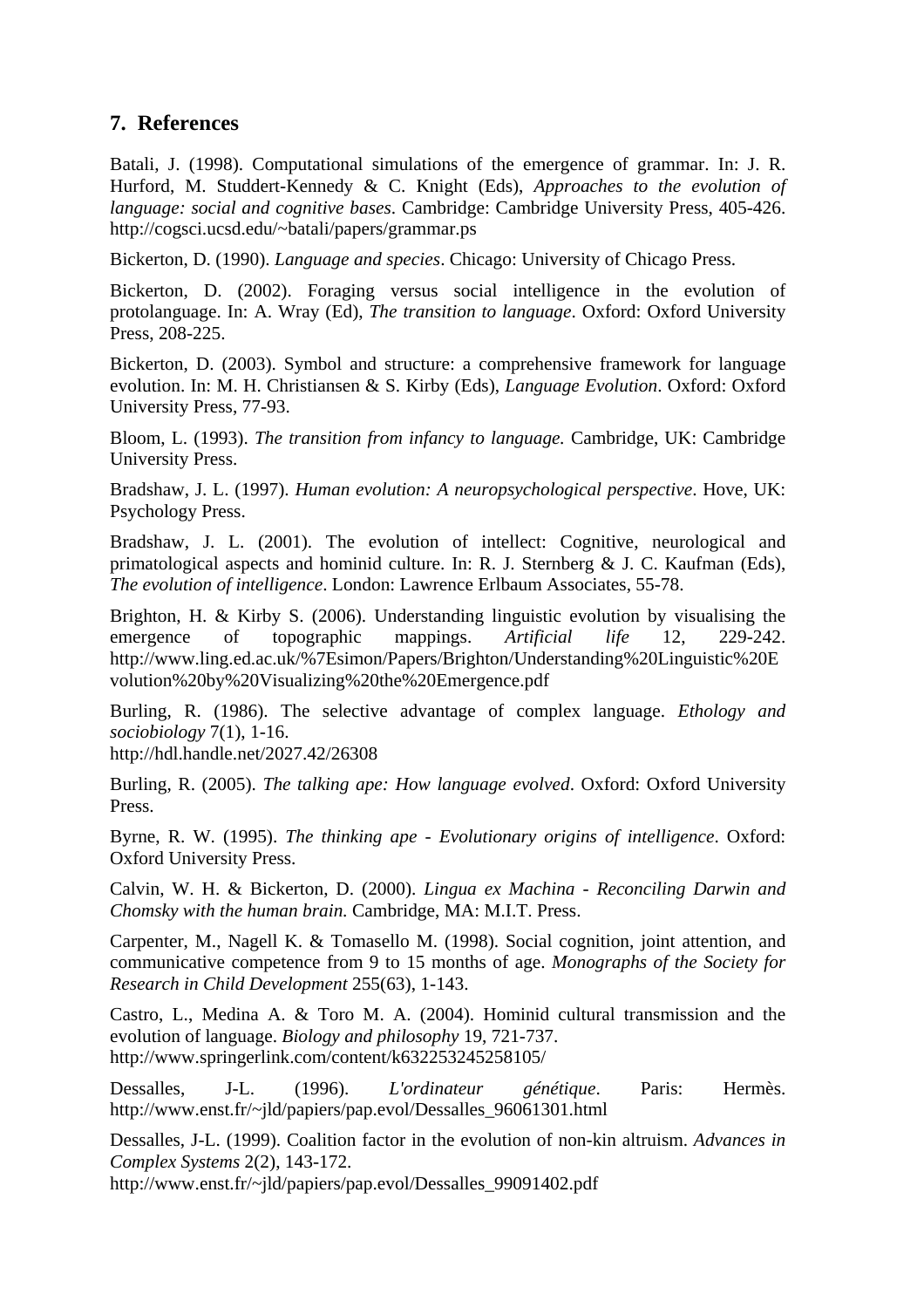Dessalles, J-L. (2007a). *Why we talk - The evolutionary origins of language*. Oxford: Oxford University Press. http://www.enst.fr/~jld/WWT/

Dessalles, J-L. (2007b). Complexité cognitive appliquée à la modélisation de l'intérêt narratif. *Intellectica* 45, to appear.

Dessalles, J-L. (2007c). Le rôle de l'impact émotionnel dans la communication des événements. In *Actes des journées francophones 'Modèles formels de l'interaction' (MFI-07)*, *to appear*.

Dessalles, J-L. & Ghadakpour L. (2003). Object recognition is not predication - Commentary on James R. Hurford: 'The neural basis of predicate-argument structure'. *Behavioral and Brain Sciences* 26(3), 290-291.

http://www.ling.ed.ac.uk/~jim/BBSNEURO/dessalles.html

de Waal, F. B. M. (2001). *Tree of origin: what primate behavior can tell us about human social evolution.* Cambridge, MA: Harvard university press.

Dunbar, R. I. M. (1996). *Grooming, gossip, and the evolution of language*. Cambridge: Harvard University Press.

Dunbar, R. I. M. (2003). The origin and subsequent evolution of language. In: M. H. Christiansen & S. Kirby (Eds), *Language Evolution*. Oxford: Oxford University Press, 219-234.

Eldredge, N. & Gould S. J. (1972). Punctuated equilibria: an alternative to phyletic gradualism. In: T. J. M. Schopf (Ed), *Models in Paleobiology*. San Francisco: Freeman and Cooper, 82-115.

Fitch, W. T. (2004). Evolving honest communication systems: Kin selection and 'mother tongues'. In: D. K. Oller & U. Griebel (Eds), *The evolution of communication systems: a comparative approach*. Cambridge, MA: MIT Press, 275 - 296.

http://www.st-andrews.ac.uk/~wtsf/downloads/Fitch2004MotherTongues.pdf

Fitch, W. T., Hauser M. D. & Chomsky N. (2005). The evolution of the language faculty: Clarifications and implications. *Cognition* 97, 179-210.

http://www.wjh.harvard.edu/%7Emnkylab/publications/languagespeech/EvolLangFac\_Co gnition.pdf

Goodson, F. E. (2003). *The evolution and function of cognition*. Mahwah, NJ: Lawrence Erlbaum Associates.

Gould, S. J. (1996). *Full house - The spread of excellence from Plato to Darwin*. New York: Three Rivers Press.

Györi, G. (1997). Cognitive archaeology: a look at evolution outside and inside language. In: R. Blench & M. Spriggs (Eds), *Archaeology and language I - Theoretical and methodological orientations*. London: Routledge, 43-52.

Holland, J. H. (1975). *Adaptation in natural and artificial systems.* Cambridge, MA: MIT Press, ed. 1992.

Hurford, J. R. (2003). The neural basis of predicate-argument structure. *Behavioral and Brain Sciences*, *26* (3).

http://www.ling.ed.ac.uk/~jim/newro.htm

Jackendoff, R. (1999). Possible stages in the evolution of the language capacity. *Trends in cognitive sciences* 3(7), 272-279.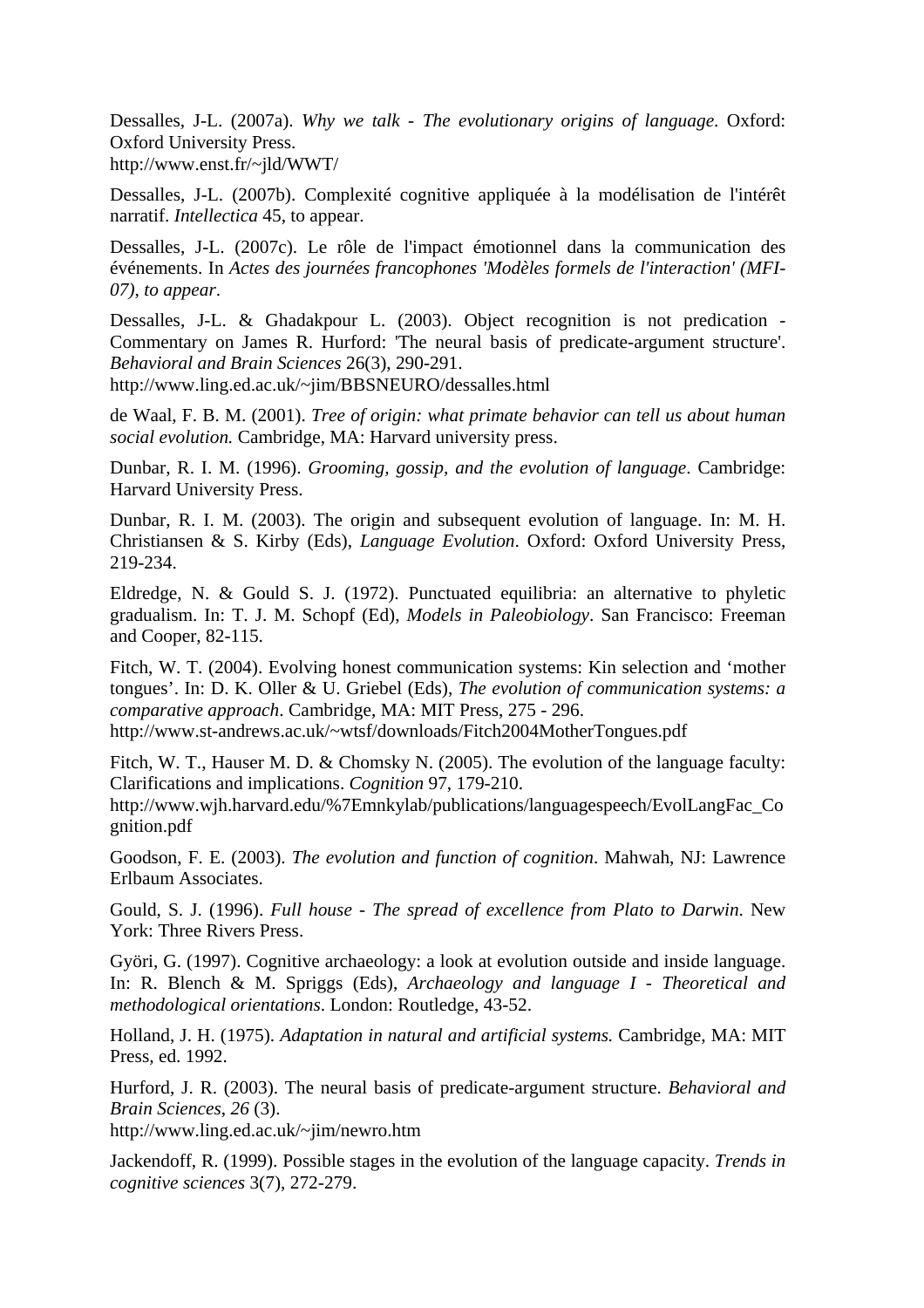Jaynes, J. (1976). *The origin of consciousness in the breakdown of the bicameral mind*. New York: Mariner Books, ed. 2000.

Johansson, S. (2005). *Origins of language - Constraints on hypotheses.* Amsterdam: John Benjamins Publishing Company.

Kirby, S. (2000). Syntax without natural selection: how compositionality emerges from a vocabulary in a population of learners. In: C. Knight, M. Studdert-Kennedy & J. R. Hurford (Eds), *The evolutionary emergence of language: social function and the origins of linguistic form*. Cambridge: Cambridge University Press, 303-323.

http://www.ling.ed.ac.uk/%7Esimon/Papers/Kirby/Syntax%20without%20Natural%20Sel ection%20How%20compositionality.pdf

Lieberman, P. (1992). On the evolution of human language. In: J. A. Hawkins & M. Gell-Mann (Eds), *The evolution of human languages*. Santa Fe Institute - Proceedings Volume XI - Addison-Wesley, 21-47.

Lieberman, P. (2003). Language evolution and inateness. In: M. T. Banich & M. Mack (Eds), *Mind, brain and language - Multidisciplinary perspectives*. Mahwah, NJ: L.E.A., 3-22.

Nishida, T., Kano, T., Goodall, J., McGrew, W. C. & Nakamura, M. (1999). Ethogram and ethnography of Mahale chimpanzees. *Anthropological Science*, *107*, 141-188. http://biologybk.st-and.ac.uk/cultures3/articles/download/Ethogram.doc

Norrick, N. R. (2000). *Conversational narrative: storytelling in everyday talk*. Amsterdam: John Benjamins Publishing Company.

Nowak, M. A. (2006). Five rules for the evolution of cooperation. *Science*, *314*, 1560- 1563.

http://www.ped.fas.harvard.edu/people/faculty/publications\_nowak/Nowak\_Science06.pd f

Nowak, M. A. & Krakauer D. C. (1999). The evolution of language. *Proc. Natl. Acad. Sci., USA* 96, 8028-8033.

http://www.ped.fas.harvard.edu/people/faculty/publications\_nowak/PNAS99a.pdf

Nowak, M. A. & Sigmund K. (2005). Evolution of indirect reciprocity. *Nature* 437(27), 1291-1298.

http://www.ped.fas.harvard.edu/people/faculty/publications\_nowak/nature05c.pdf

Pinker, S. (2003). Language as an adaptation to the cognitive niche. In: M. H. Christiansen & S. Kirby (Eds), *Language Evolution*. Oxford: Oxford University Press, 16- 37.

http://pinker.wjh.harvard.edu/articles/papers/Language\_Evolution.pdf

Ritt, N. (2004). *Selfish sounds and linguistic evolution - A darwinian approach to language change*. Cambridge: Cambridge University Press.

Snowdon, C. T. (2001). From primate communication to human language. In: F. B. M. de Waal (Ed), *Tree of origin: what primate behavior can tell us about human social evolution*. Harvard university press, 193-227.

Sperber, D. & Wilson D. (1986). *La pertinence*. Paris: Les Editions de Minuit, ed. 1989.